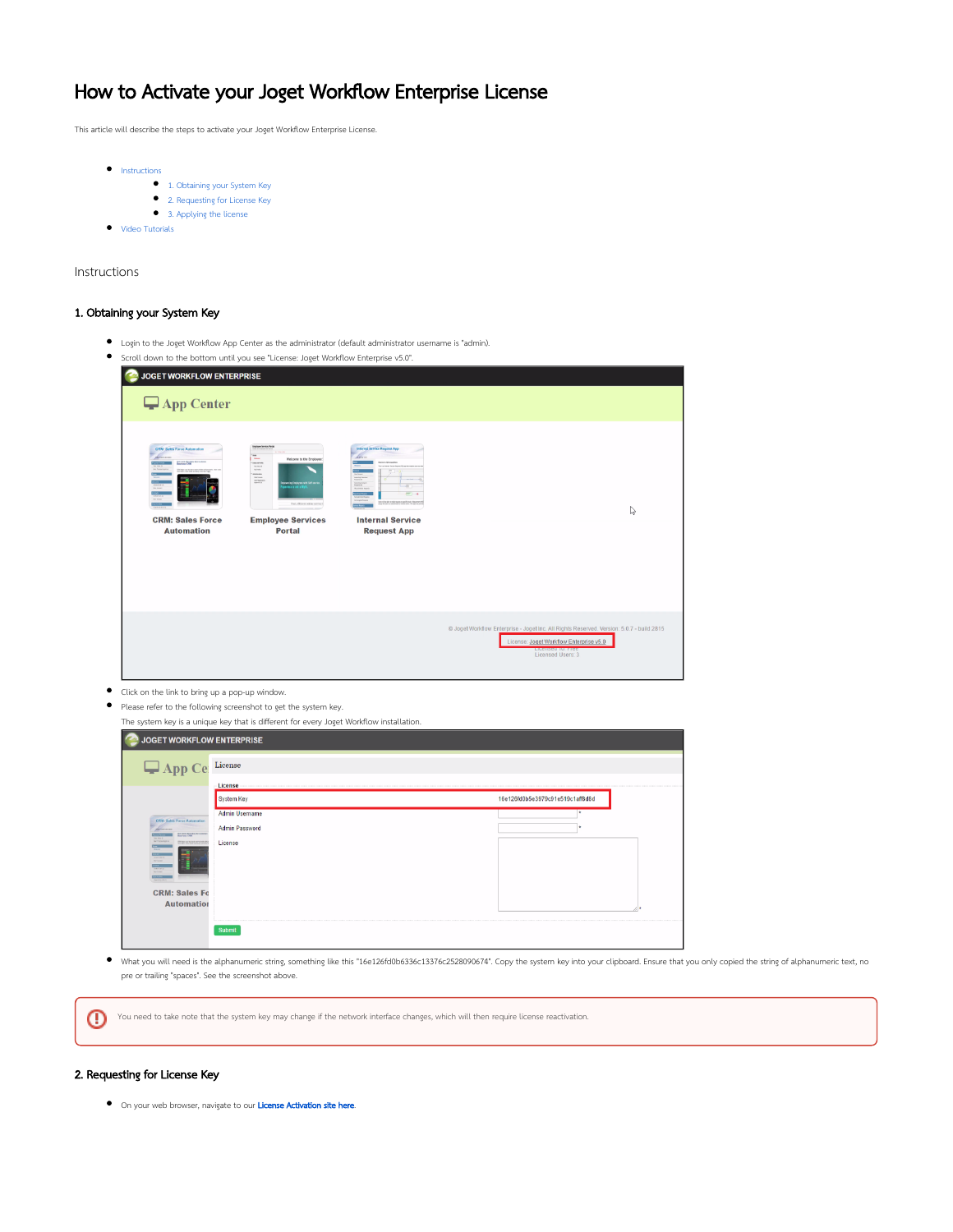**Select Request for Enterprise License** from the menu to access the license request form. Refer to the following screenshot.

| Joget Workflow Enterprise License App    | # Home                                |                                 | Login |  |
|------------------------------------------|---------------------------------------|---------------------------------|-------|--|
| Home<br>Welcome                          | <b>Request for Enterprise License</b> |                                 |       |  |
| <b>Request for License</b>               | <b>License Information</b>            |                                 |       |  |
| Request folyInterprise<br><b>License</b> | System Key*                           |                                 |       |  |
| Request for App License                  |                                       | How to obtain the "System key"? |       |  |
| <b>Request for App</b><br>Protection     | License Holder / Licensed To *        |                                 |       |  |
| Request for App Protection               | Required Users *<br>$5\overline{5}$   | $\tau$                          |       |  |
|                                          | License Version *<br>@V3.x            | $\oplus$ v4.0                   |       |  |
|                                          | @V5.0<br><b>Desired Expiry Date</b>   |                                 |       |  |
|                                          |                                       |                                 |       |  |
|                                          | <b>Licensee Details</b>               |                                 |       |  |
|                                          | Full Name *                           |                                 |       |  |
|                                          | Email *                               |                                 |       |  |
|                                          | Company / Organization *              |                                 |       |  |
|                                          | <b>Requester Details</b>              |                                 |       |  |
|                                          | Requester Name *                      |                                 |       |  |
|                                          | Requester Email *                     |                                 |       |  |
|                                          | Reason / Comments *                   |                                 |       |  |
|                                          |                                       |                                 |       |  |
|                                          |                                       |                                 |       |  |

Fill up the form. You will need to paste the **System Key** alphanumeric string that you have copied earlier.

| Welcome                                         | <b>Request for Enterprise License</b> |                                    |  |  |  |
|-------------------------------------------------|---------------------------------------|------------------------------------|--|--|--|
| <b>Request for License</b>                      | <b>License Information</b>            |                                    |  |  |  |
| <b>Request for Enterprise</b><br><b>License</b> | System Key *                          | 16e126fd0b5e3979c91e519c1aff8d8d   |  |  |  |
| Request for App License                         |                                       | How to obtain the "System key"?    |  |  |  |
| <b>Request for App</b><br><b>Protection</b>     | License Holder / Licensed To *        | Hugo                               |  |  |  |
| Request for App Protection                      | <b>Required Users *</b>               | 10<br>$\boldsymbol{\mathrm{v}}$    |  |  |  |
|                                                 | <b>License Version *</b>              | $\bigcirc$ v3.x<br>$\bigcirc$ v4.0 |  |  |  |
|                                                 | <b>Desired Expiry Date</b>            | @V5.0<br>31-07-2016<br>丽           |  |  |  |
|                                                 | <b>Licensee Details</b>               | Z                                  |  |  |  |
|                                                 | Full Name *                           | Hugo                               |  |  |  |
|                                                 | Email *                               | hugo@joget.org                     |  |  |  |
|                                                 | Company / Organization *              | Joget Inc                          |  |  |  |
|                                                 |                                       |                                    |  |  |  |

When you are done, click on the submit button to submit your request.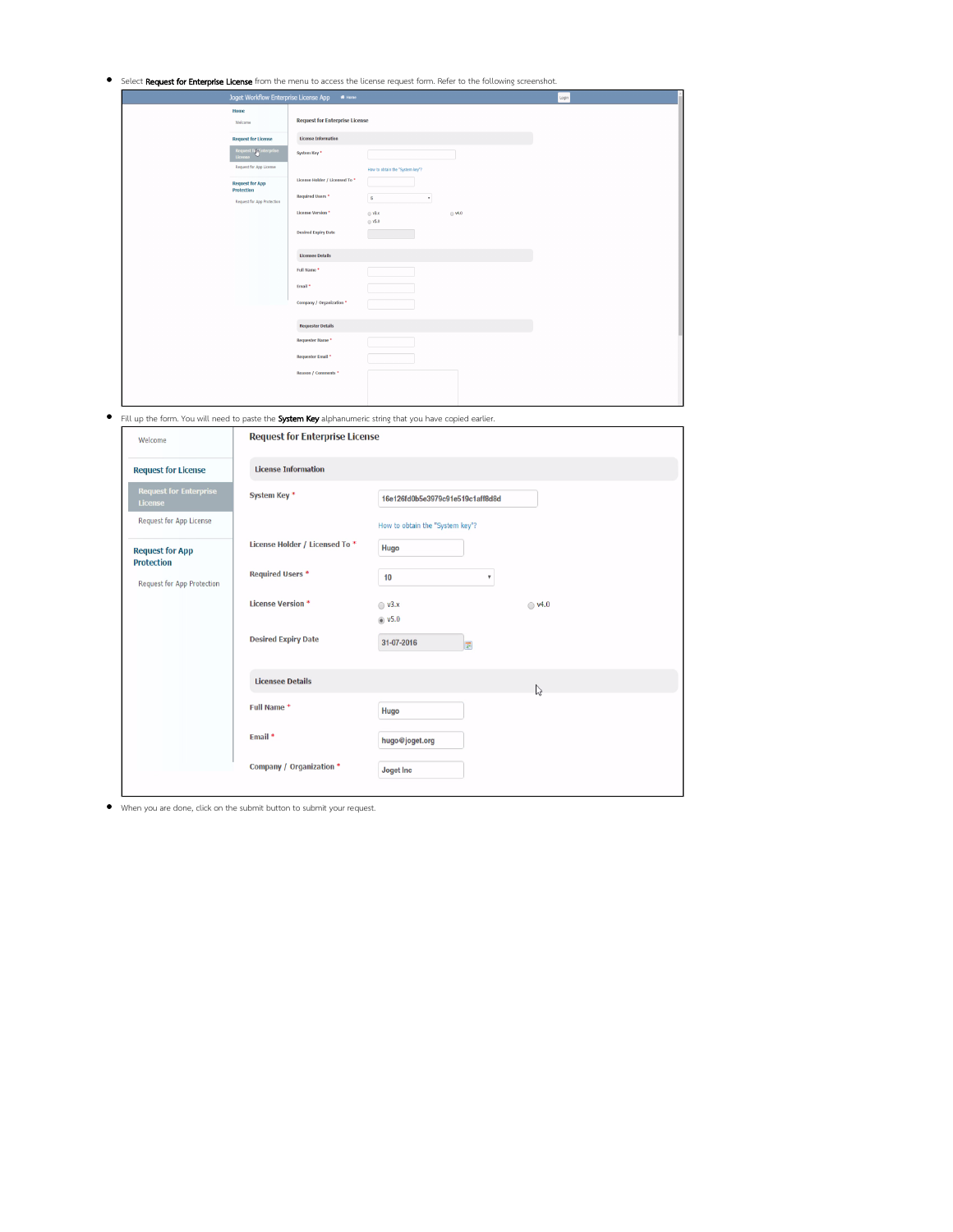● After you have submitted your "Request for Enterprise License" form, if approved (usually not more than a 24 hours), you will receive an email with the "License" key. See the following screen shot for a sample email.



You are now ready to activate your system.

## <span id="page-2-0"></span>3. Applying the license

- Make sure you are login as administrator. Similar to the first step, scroll down to the bottom and click on "License: Joget Workflow Enterprise v5" link to bring up the pop-up license activation window.
- Next, copy the "License" from your email and paste it here in the form field under "License".
- Ensure that you enter your correct administrator username and password.
- Next, click on the submit button to activate your Joget Workflow.

| Please see the following screen shot for reference. |                                                                                                                                                                                                                                                                                                                                                                                                   |  |  |  |
|-----------------------------------------------------|---------------------------------------------------------------------------------------------------------------------------------------------------------------------------------------------------------------------------------------------------------------------------------------------------------------------------------------------------------------------------------------------------|--|--|--|
| License                                             |                                                                                                                                                                                                                                                                                                                                                                                                   |  |  |  |
| <b>License</b>                                      |                                                                                                                                                                                                                                                                                                                                                                                                   |  |  |  |
| <b>System Key</b>                                   | 16e126fd0b5e3979c91e519c1aff8d8d                                                                                                                                                                                                                                                                                                                                                                  |  |  |  |
| <b>Admin Username</b>                               | admin                                                                                                                                                                                                                                                                                                                                                                                             |  |  |  |
| <b>Admin Password</b>                               |                                                                                                                                                                                                                                                                                                                                                                                                   |  |  |  |
| License                                             | 1229144af1b21a6c092baa3a50bd4724c99438 ^<br>493fee288857dec37b1e533717dd20f625b3a7<br>ee713ab7a800a676b41ef943bb8916d79e0157<br>3444a7529717168f302996c9baf5343f33c36b<br>b8b6801050c35842bcaa1785bf06a130ace64b<br>a921db197501a7733dbc5f0638e2e181fbd84a<br>c34c197e5eb72a14c556be2ef98082c3b021fe<br>168764901b70d0059e87ad39c524470d63051b<br>fffcc5dc39b3f86fea<br>===LICENSE END=====<br>₩. |  |  |  |
| <b>Submit</b>                                       |                                                                                                                                                                                                                                                                                                                                                                                                   |  |  |  |

The form will close after activation. You will need to RELOAD the page to check if the license activation has been successful or not.